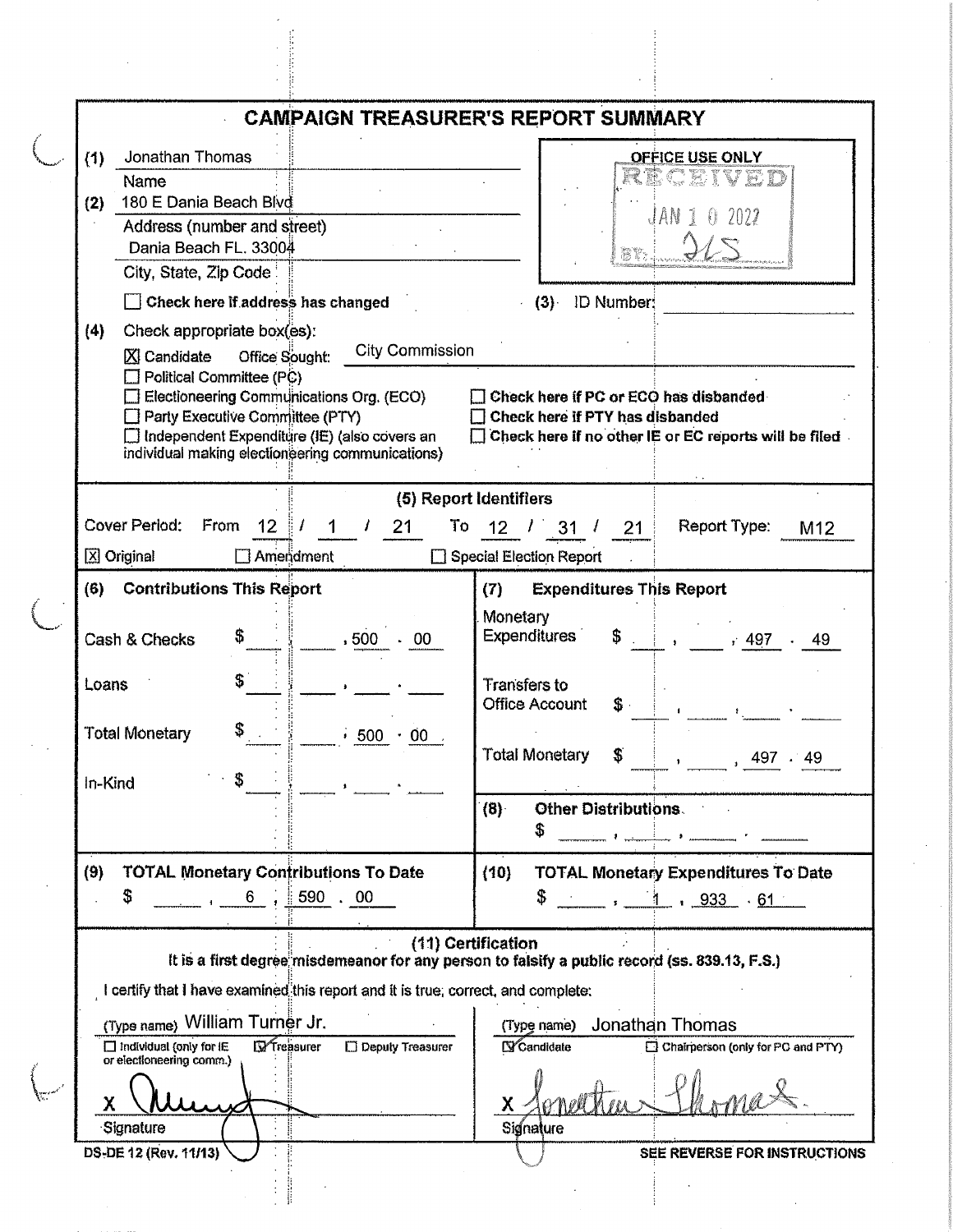## **CAMPAIGN TREASURER'S REPORT - ITEMIZED CONTRIBUTIONS** 圭

| $(1)$ Name                               | Jonathan Thomas  |                                                                                                |              |                                         | (2) I.D. Number             |                                                             |                   |                |
|------------------------------------------|------------------|------------------------------------------------------------------------------------------------|--------------|-----------------------------------------|-----------------------------|-------------------------------------------------------------|-------------------|----------------|
|                                          |                  |                                                                                                |              |                                         |                             |                                                             |                   |                |
| (6)<br>Date<br>(6)<br>Sequence<br>Number |                  | (7)<br>Full Name<br>(Last, Suffix, First, Middle)<br>Street Address &<br>City, State, Zip Code |              | (8)<br>Contributor<br>Type   Occupation | (9)<br>Contribution<br>Type | (10)<br>In-kind<br><b>Description</b>                       | (11)<br>Amendment | (12)<br>Amount |
| 12021<br>16<br>12 <sup>1</sup>           | Terrace<br>33316 | Starks, Tamela<br>5116 NW 64th<br>Lauderhill, FL.                                              | $\mathbf i$  | Realtor                                 | <b>CHE</b>                  | $\overline{N_{\rm{eff}}(t)}$ , $\overline{N_{\rm{eff}}(t)}$ |                   | \$400.00       |
| $1/21$ .<br>12<br>123<br>$\overline{2}$  |                  | Jones, Travis<br>5322 Pebble way In<br>Houston, Texas                                          | $\mathbf{I}$ | Senior<br>Pastor                        | CHE.                        |                                                             |                   | \$100.00       |
|                                          |                  |                                                                                                |              |                                         |                             |                                                             |                   |                |
|                                          |                  |                                                                                                |              |                                         |                             |                                                             |                   |                |
|                                          |                  |                                                                                                |              |                                         |                             |                                                             |                   |                |
|                                          |                  |                                                                                                |              |                                         |                             |                                                             |                   |                |
|                                          |                  |                                                                                                |              |                                         |                             |                                                             |                   |                |